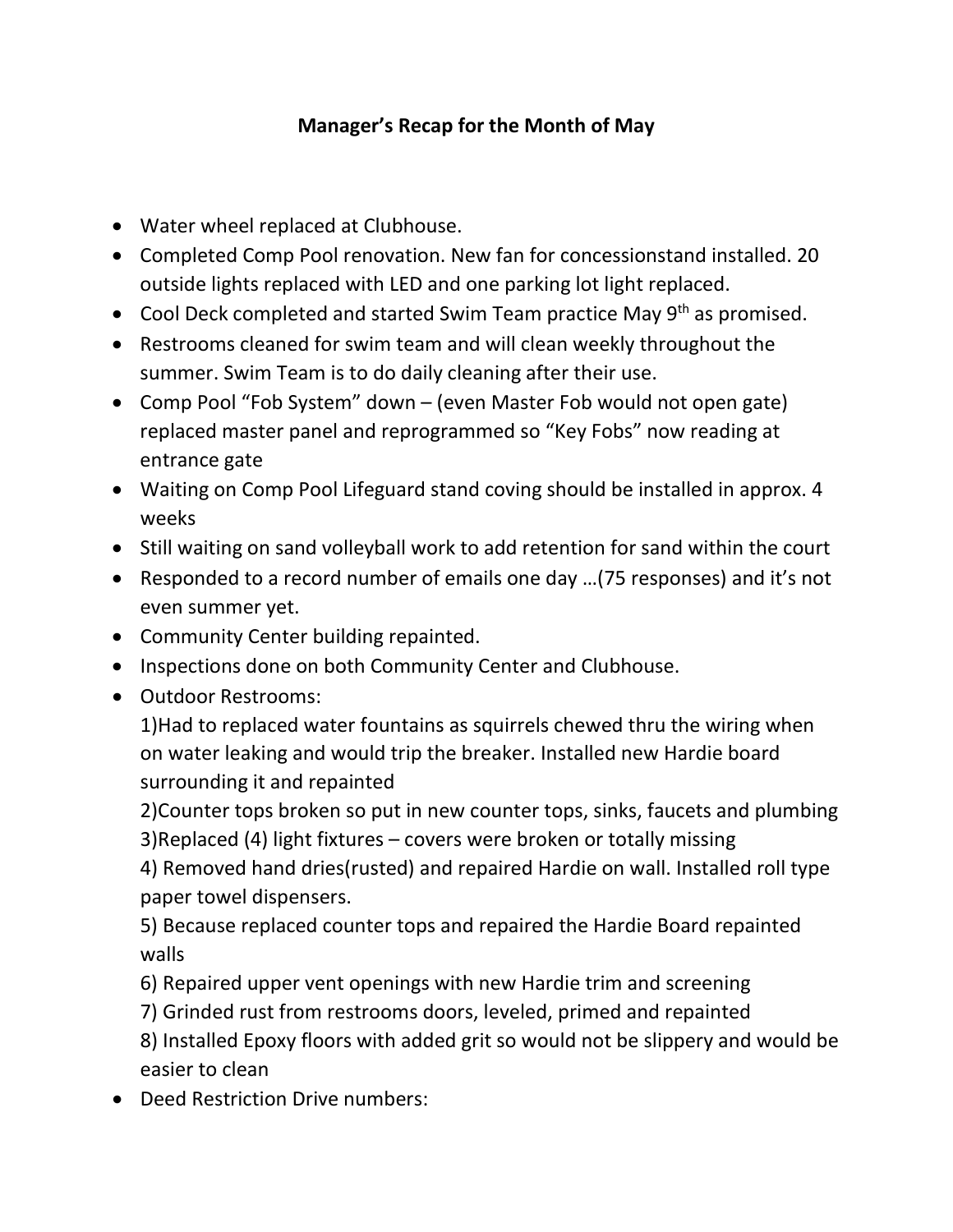This Month: Trash Cans 155 Xmas Lights 1 Trailers/Boats/RV 8 Tree Swings 4 ARC APP 11 BB Goals 2

- **MAILED APPROXIAMTELY 70 VIOLATION LETTERS THIS MONTH - UP FROM 60 Last month**
- Noticed one day that the "Fob System" was not reading anything from the tennis courts. Kathleen went out and saw that the fob panel attached to the fencing at Courts 1/2 was open and all the wires were hanging out. She then ran an access report to see when the gates stopped responding and found that at approximately 11:23 PM the night before a fob was denied at Courts 1/2 and then again at Court 5. On our cameras we saw a group of 3 walking from Court 1/2 to Court 5 at this same time. A few minutes later one individual walked back to Courts 1/2. And then after that the fob system stopped reading completely. Long story short we have found the individual who caused the damage and has paid the cost for all the repairs. The individual came to the office and apologized that he meant no harm he was just trying to turn the lights back on at the tennis courts.
- The 4 benches for the tennis court have been delivered. Waiting for installation
- Dog Directory for Firethorne residents will take pictures several days under the porch at the Clubhouse
- All replacement landscaping has been installed throughout the community \$70K. Still waiting on the crushed limestone to be installed.
- Court 5 Mag lock totally fell off- reinstalled with 6 larger bolts Non-residents or residents pulled so hard until they broke the bolts so they could get into the court